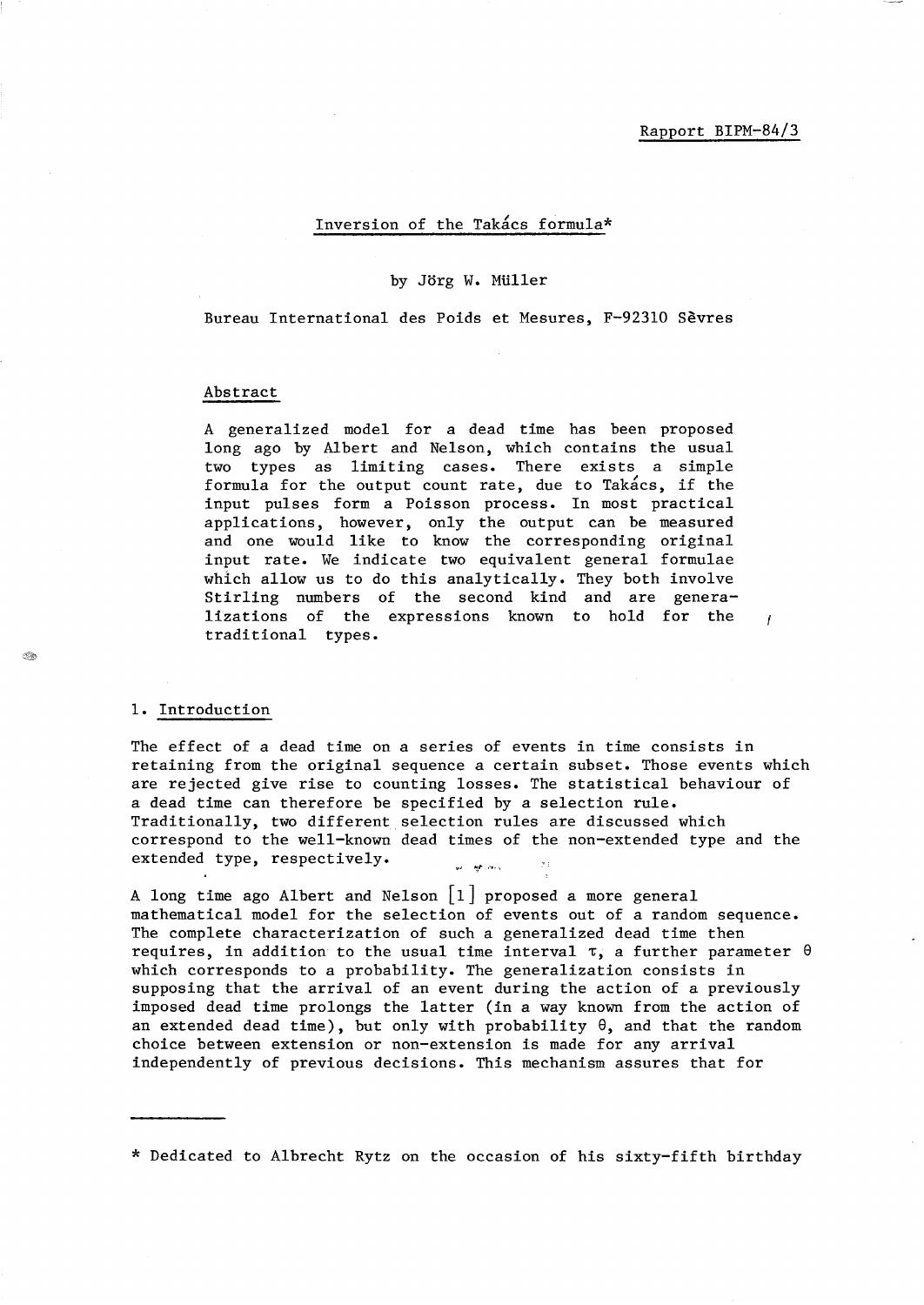$\theta = 0$  we have the usual non-extended dead time, whereas  $\theta = 1$  corresponds to the extended type. Obviously, such a model, chosen essentially for its mathematical simplicity, in no way guarantees that the effect produced by an experimental dead time follows this scheme exactly, but it certainly provides more flexibility in the quantitative description of the behaviour of "naturally" occurring dead times.

Among the various relations which can be derived for such a generalized dead time, its effect on the count rate of an original Poisson process is clearly of particular interest. As Takacs  $\lceil 2 \rceil$  has been the first to indicate such a relation, we shall call the corresponding equation Takacs' formula. It says that the count rate r, observed at the output of a dead time characterized by the parameters  $\tau$  and  $\theta$ , is given by

$$
r = \frac{\theta \rho}{e^{\theta \rho \tau} + \theta - 1}, \qquad (1)
$$

provided that the sequence of events at the input of the device forms a Poisson process with count rate  $\rho$ . No attempt will be made here to derive (1); we restrict ourselves to showing that for the limiting cases  $\theta = 0$  and  $\theta = 1$  the well-known traditional formulae are recovered.

For  $\theta = 1$  we readily find from (1)

$$
r_e = \rho e^{-\rho \tau}, \qquad (2)
$$

as expected for an extended (e) dead time.

The case  $\theta = 0$  requires a power expansion, for instance in the form

$$
r_n = \lim_{\theta \to 0} \left\{ \frac{\theta \rho}{1 + \theta \rho \tau + \frac{1}{2} \theta^2 \rho^2 \tau^2 + \dots + \theta - 1} \right\}
$$
  
= 
$$
\lim_{\theta \to 0} \left\{ \frac{\theta \rho}{\theta (1 + \rho \tau + \frac{1}{2} \theta \rho^2 \tau^2 + \dots)} \right\} = \frac{\rho}{1 + \rho \tau},
$$
(3)

which is indeed the formula valid for a non-extended (n) dead time.

It happens, however, that in most practical applications the experimentally measured quantity is r and that one would like to know (for given parameters  $\tau$  and  $\theta$ ) the corresponding original count rate  $\rho$ , as this will normally be the quantity which is of physical interest. This raises the problem of inverting (1), in other words of finding a mathematical expression which gives  $\rho$  as an explicit function of  $r$ (for known parameters  $\tau$  and  $\theta$ )\*.

 $\otimes$ 

<sup>\*</sup> If a numerical value of  $\rho$  is all we wish to obtain, then a purely numerical solution by some iterative process may be more appropriate; any programmable pocket computer will suffice for this.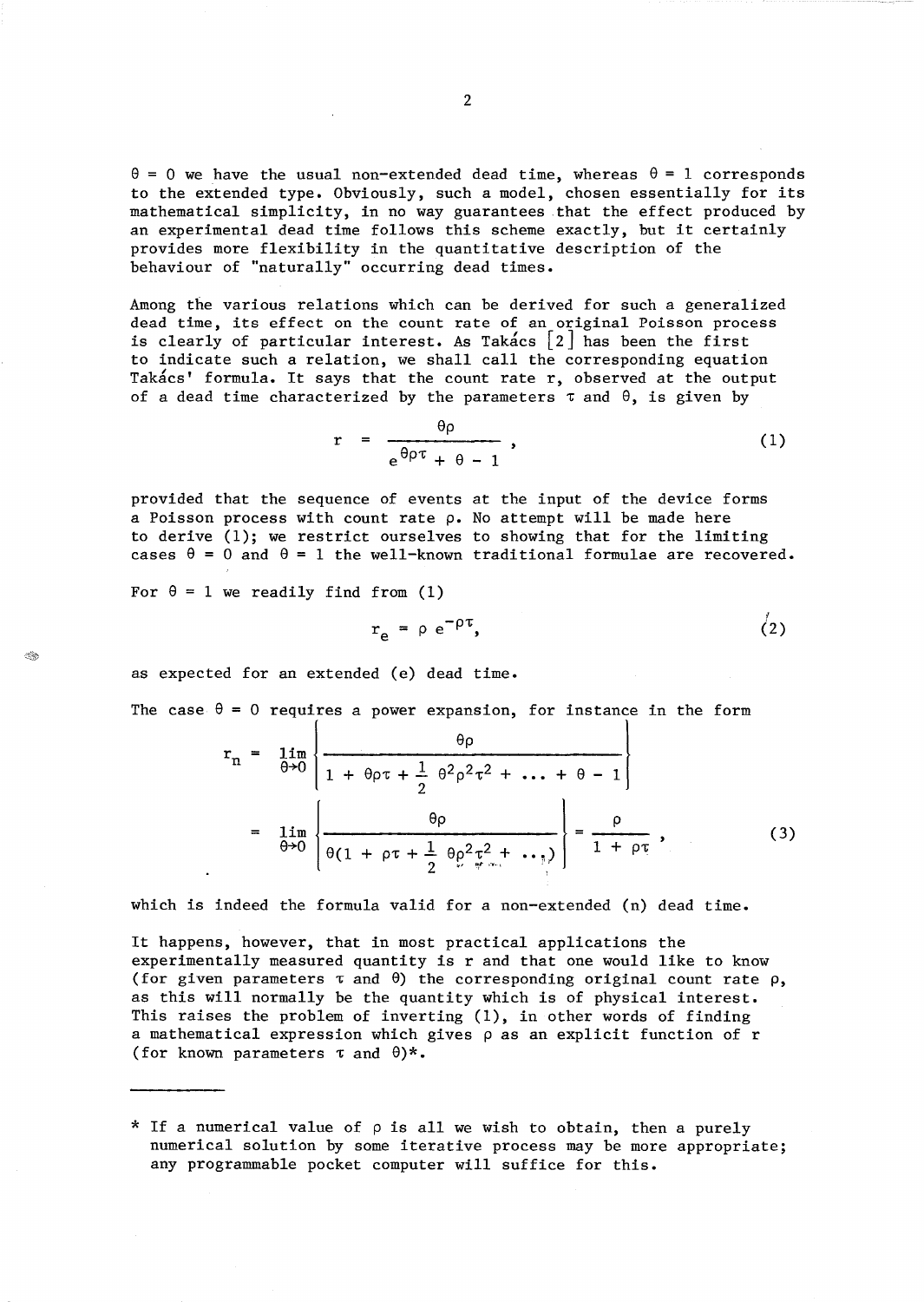At first sight the problem looks rather hopeless, in particular if we realize that (1) is clearly a generalization of (2) and that already finding an inversion for (2) was an enterprise  $\left[\begin{smallmatrix} 3 \end{smallmatrix}\right]$  which could only be brought to a good end by means of some lucky guessing (see also the new information contained in Appendix 1).

# 2. An attempt at an iterated inversion

Let us first briefly consider a possible way of inverting (1). With the abbreviations  $r\tau = z$ ,  $\rho\tau = x$ ,  $\theta x = x'$  and  $\theta - 1 = \eta$ , we have

$$
z = \frac{x^{\prime}}{e^{x^{\prime}} + \eta}
$$

and thus also

$$
x' = z(e^{X'} + \eta) .
$$

A power-series development gives

$$
\dot{x} = z[1 + x^r + \frac{1}{2}x^2 + \dots + \eta]
$$
\n
$$
\approx z[1 + z(1 + x^r + \eta) + \frac{1}{2}z^2(1 + \eta)^2 + \eta]
$$
\n
$$
= z[1 + z(1 + z[1 + \eta] + \eta) + \frac{1}{2}z^2(1 + \eta)^2 + \eta]
$$
\n
$$
= z[1 + z + z^2\theta + z\eta + \frac{1}{2}z^2\theta^2 + \eta]
$$
\n
$$
= z[\theta + z\theta + z^2(\theta + \frac{1}{2}\theta^2)]
$$
\n
$$
= z\theta[1 + z + z^2(1 + \frac{\theta}{2})],
$$

hence

E.

$$
x = z[1 + z + z2(1 + \frac{\theta}{2}) + ...]. \qquad (4)
$$

ł

This shows that the method of iterated inversion works in principle; however, it is too cumbersome for deriving approximations of higher order. It is interesting to note in (4) that up to second order in z the quantity x is independent of the parameter  $\theta$ . This behaviour is well known from the two traditional types of dead time.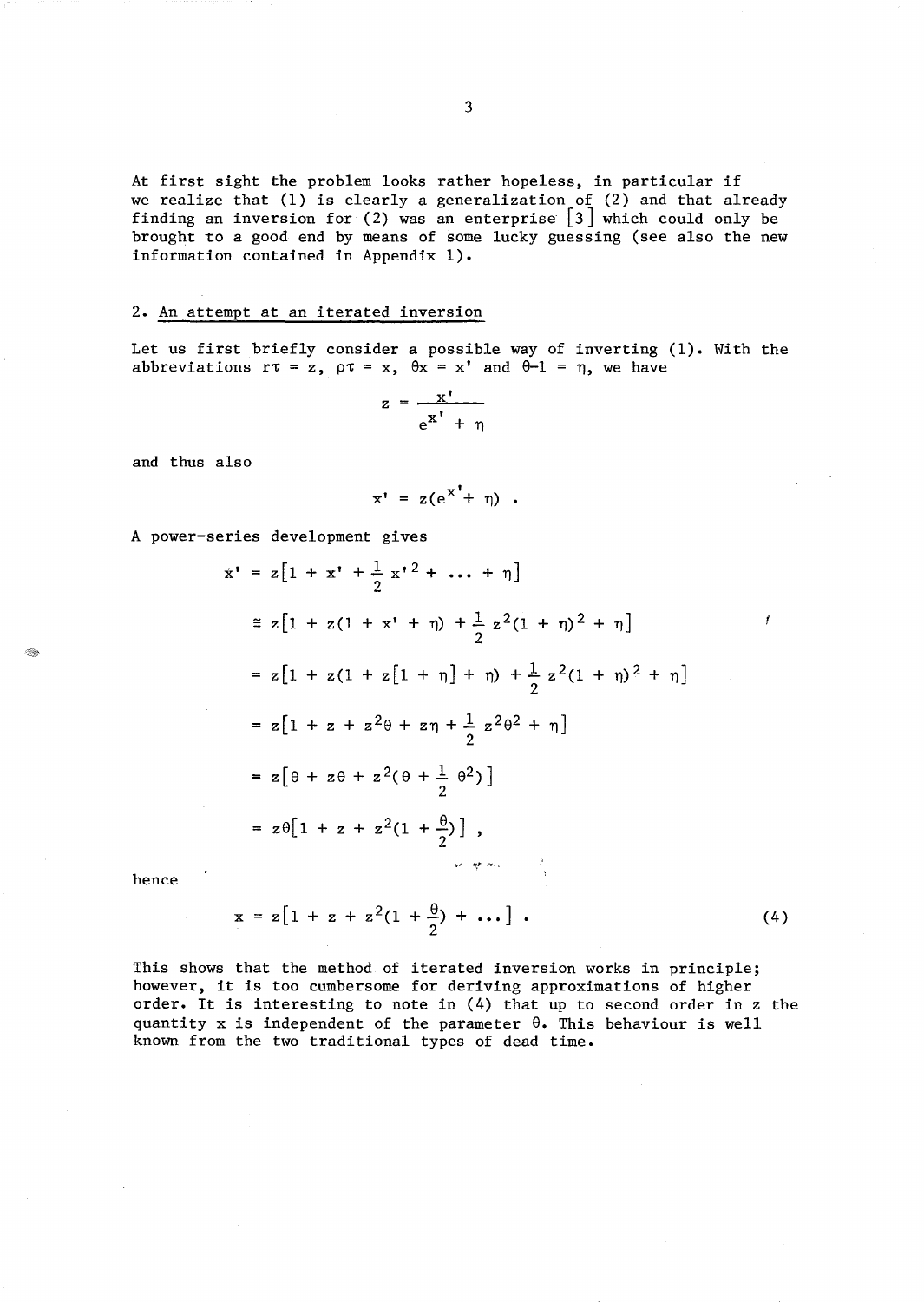### 3. A more systematic procedure

The approach used this time is essentially the same as the one applied previously in  $\lfloor 3 \rfloor$ , although the detailed elaboration is somewhat more cumbersome. By putting  $\rho \tau = x$  and  $r \tau = z$ , the Takacs formula (1) can also be written as

$$
z = \frac{\theta x}{e^{\theta x} + \theta - 1} \,. \tag{5}
$$

A graphical representation of (5) is given in Fig. 1 for some values of  $\theta$ .

The solution x we try to find here lies in the domain  $0 \lt x \lt x_{max}$ , i.e. in the region on the left-hand side of Fig. 1, before z reaches its maximum value (for a given  $\theta$ ). The exact position of this limiting value  $x_{max}$  can be readily found from (5) by requiring that  $\partial z/\partial x = 0$ . This leads to the equation

$$
e^{\theta x} = \frac{1 - \theta}{1 - \theta x} \tag{6}
$$

f

the solution  $x = x_{max}$  of which is represented graphically in Fig. 2.

No attempt will be made in this report to obtain the "second" solution  $x'$  >  $x_{max}$ , which corresponds to the same output z (for  $\theta$  > 0). As x' implies very large counting losses, it will normally be of little practical interest.

It will also be noted in Fig. 1 that curves belonging to different values of  $\theta$  never cross each other. This is formally assured by the fact that, for  $\theta$ x  $>$  0, the partial derivative  $\partial z/\partial \theta$  exists everywhere and does not vanish. Hence, for a given value of  $\tau$  at a known original count rate  $\rho$ , a single measurement of the output rate r (or z) is (in principle) sufficient for obtaining the parameter  $\theta$ .

After these preliminary remarks let us now tackle the inversion problem. A development of the exponential function in (5) gives

$$
z = \frac{x}{1 + x + \frac{1}{2} \theta x^2 + \frac{1}{6} \theta^2 x^3 + \frac{1}{24} \theta^3 x^4 + \frac{1}{120} \theta^4 x^5 + \frac{1}{720} \theta^5 x^6 + \dots}
$$
 (7)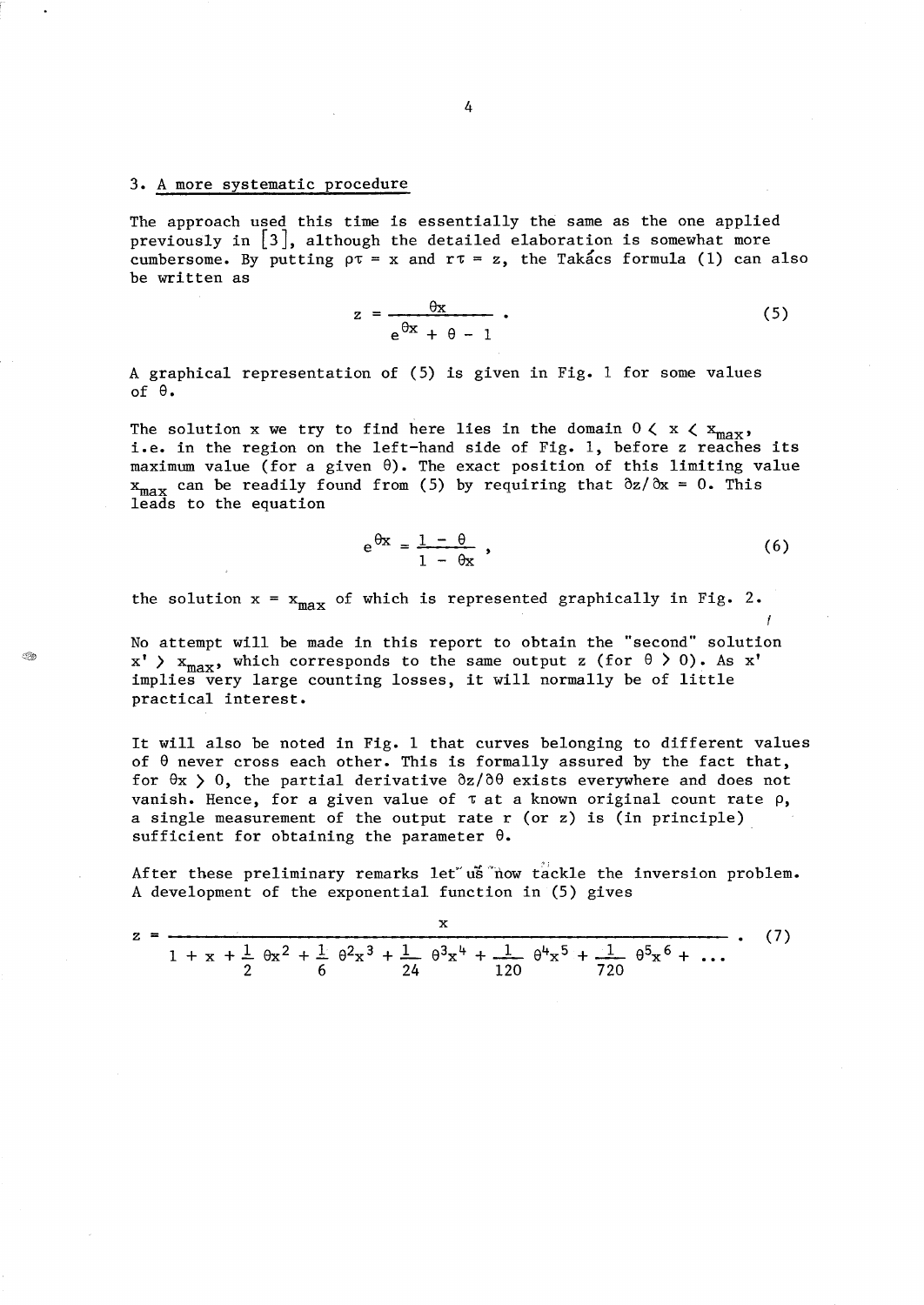

Fig. 1. Graphical representation of the Takacs formula (5). For  $\theta > 0$  the output count rate z passes through a maximum value when the input count rate x is increased. The notation used is  $x = \rho \tau$  and  $z = r \tau$ .

 $\mathbb{Q}$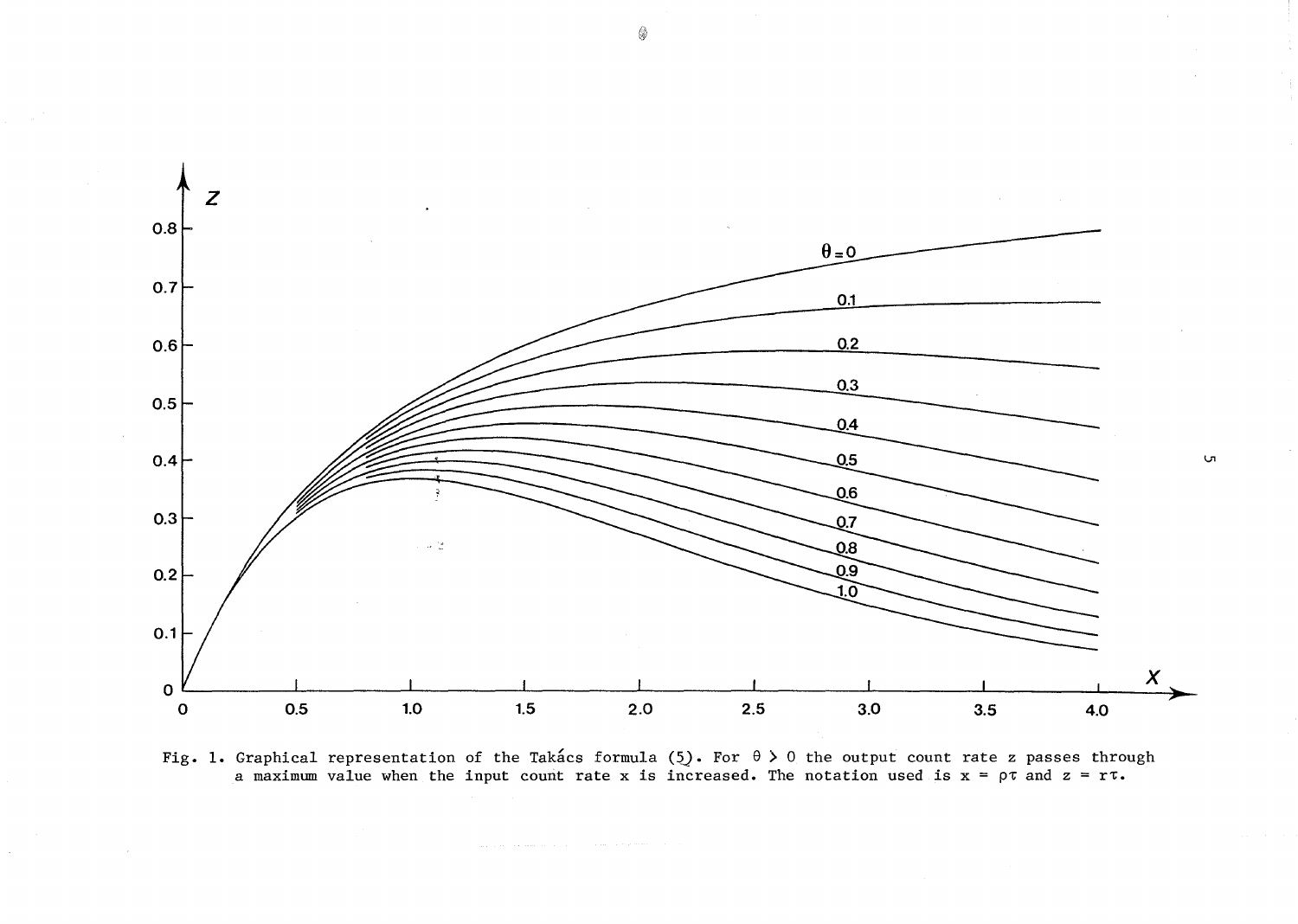

Fig. 2. Input rate for which the output rate is at a maximum, for a given value of  $\theta$ , with  $x_{max} = \tau \rho_{max}$ .

Inversion of the denominator

$$
D = 1 + \sum_{j=1}^{\infty} a_j x^j
$$

to the reciprocal

$$
1/D = 1 + \sum_{j=1}^{\infty} b_j x^j
$$

can easily be performed by means of the explicit expressions indicated recently in  $[4]**$ . Since  $a_1 = 1$ ,  $a_2 = \theta/2$ ,  $a_3 = \theta^2/6$ , etc., we find for the new coefficients  $b_1 = -1$ ,  $b_2 = 1 - \theta/2$ ,  $b_3 = -1 + \theta - \theta^2/6$ , etc.

:'j

ිම

<sup>\*\*</sup> We are pleased to note that, in the meantime, the general formulae given in  $\lfloor 4 \rfloor$  have been proved to be correct by P. Carré. His simple and very elegant method can also be applied to other operations with power series.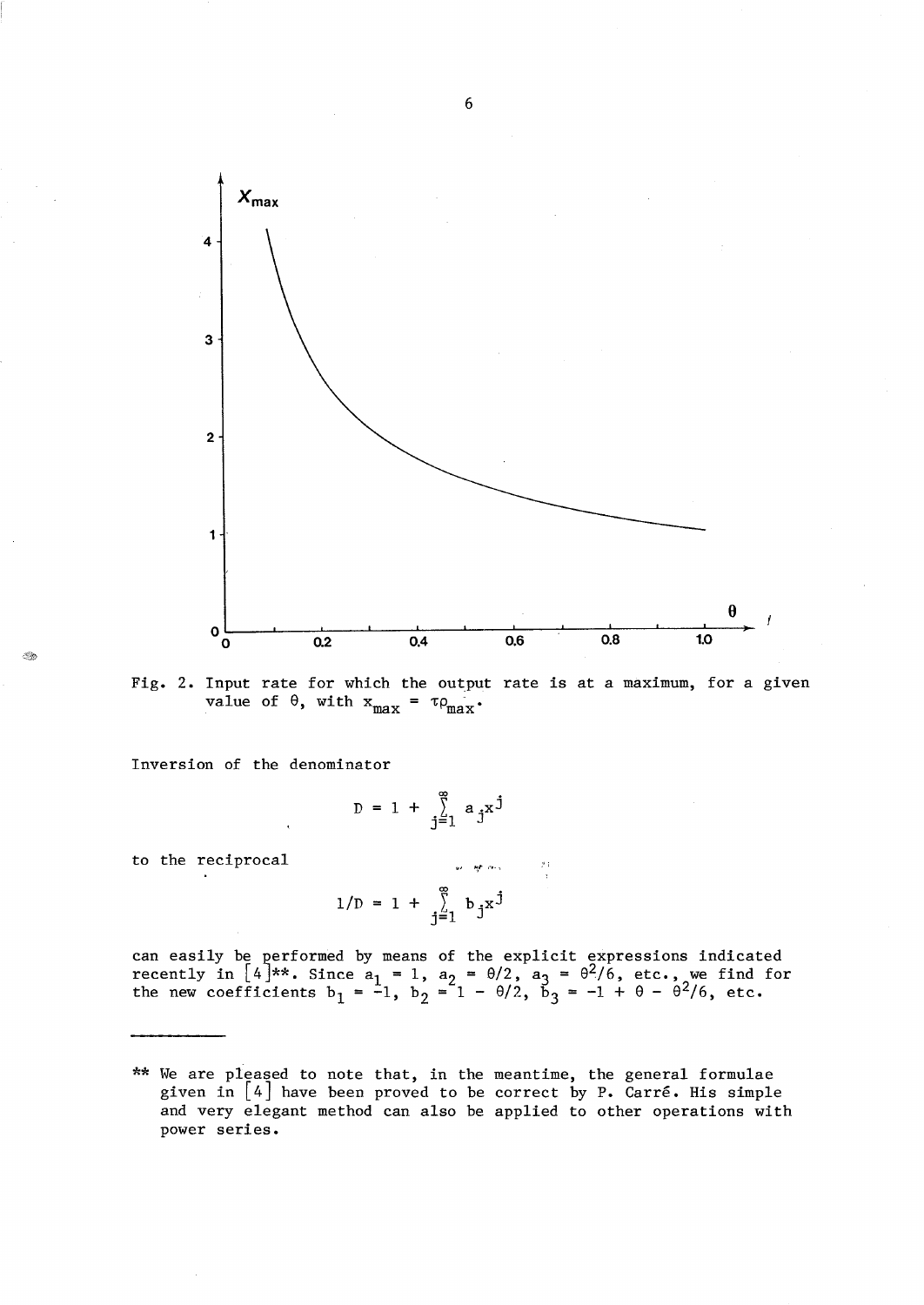Thus (7) can be expressed in the equivalent form (up to seventh order in x)

$$
z = x(1 + \sum_{j=1}^{8} b_j x^j)
$$
  
\n
$$
= x - x^2 + (1 - \frac{1}{2}\theta)x^3 - (1 - \theta + \frac{1}{6}\theta^2)x^4
$$
  
\n
$$
+ (1 - \frac{3}{2}\theta + \frac{7}{12}\theta^2 - \frac{1}{24}\theta^3)x^5
$$
  
\n
$$
- (1 - 2\theta + \frac{5}{4}\theta^2 - \frac{1}{4}\theta^3 + \frac{1}{120}\theta^4)x^6
$$
  
\n
$$
+ (1 - \frac{5}{2}\theta + \frac{13}{6}\theta^2 - \frac{3}{4}\theta^3 + \frac{31}{360}\theta^4 - \frac{1}{720}\theta^5)x^7 \neq \dots
$$

Our next step consists in reverting this series, which means expressing x in the form of a power series of z. As the formulae given for this order, their application is immediate and leads to

purpose in the popular tables of Dwight 
$$
[5]
$$
 also just go up to seventh order, their application is immediate and leads to

\n
$$
x = z + z^{2} + (1 + \frac{1}{2}\theta)z^{3} + (1 + \frac{3}{2}\theta + \frac{1}{2}\theta^{2})z^{4}
$$
\n
$$
+ (1 + 3\theta + \frac{7}{6}\theta^{2} + \frac{1}{24}\theta^{3})z^{5}
$$
\n
$$
+ (1 + 5\theta + \frac{25}{6}\theta^{2} + \frac{5}{8}\theta^{3} + \frac{1}{120}\theta^{4})z^{6}
$$
\n
$$
+ (1 + \frac{15}{2}\theta + \frac{65}{6}\theta^{2} + \frac{15}{4}\theta^{3} + \frac{31}{120}\theta^{4} + \frac{1}{720}\theta^{5})z^{7} + \dots
$$
\n(9)

We now come to the "artistic" part of this study which consists in guessing from the explicit terms available in (9) what the general series development might be. This attempt could very well lead to no clear result. However, it looks as if luck were once more with us in this attempt. Indeed, a careful examination of the terms appearing in (9) reveals a close relation of the coefficients with the 8tirling numbers of the second kind - although the reason for this connection is quite mysterious for the moment. Thus we note, for instance, that the coefficient of  $z^6$ , i.e.

$$
1 + 5\theta + \frac{25}{6}\theta^2 + \frac{5}{8}\theta^3 + \frac{1}{120}\theta^4
$$

can be interpreted as

Q.

$$
S(5,5) + \frac{S(5,4)}{2!} \theta + \frac{S(5,3)}{3!} \theta^2 + \frac{S(5,2)}{4!} \theta^3 + \frac{S(5,1)}{5!} \theta^4,
$$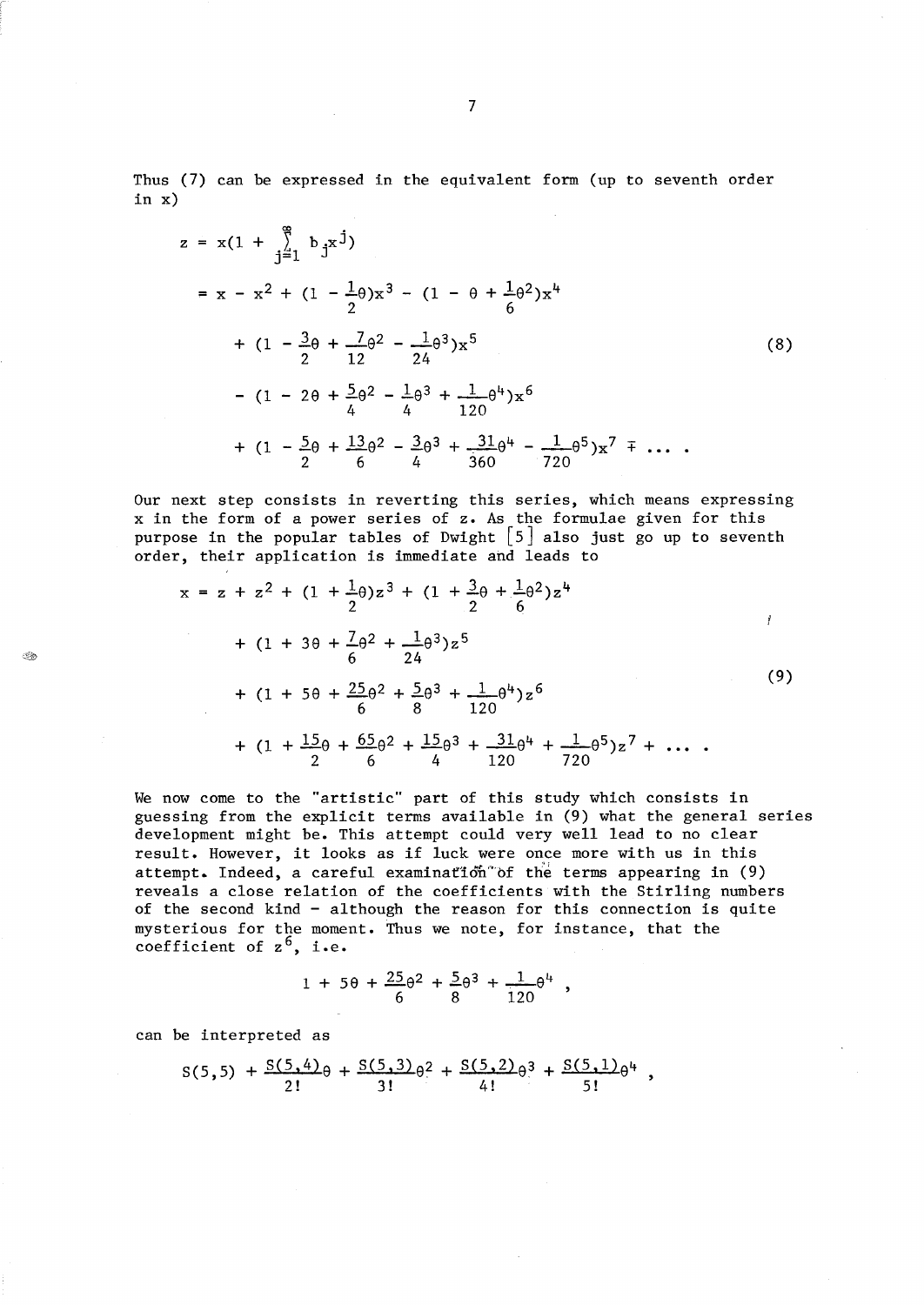and likewise for the other powers of z. This suggests that the general inversion formula for (5) is given by

$$
x = z + \sum_{k=1}^{\infty} z^{k+1} \sum_{j=1}^{k} \frac{S(k, k+1-j)}{j!} \theta^{j-1} . \qquad (10)
$$

A tabulation of the Stirling numbers  $S(n,k)$  for n up to 25 (and  $1 \le k \le n$ ) can be found in [6]. By means of the convention  $S(k,0) = \delta_{0,k}$  the inversion may also be written in the more condensed form

Q.

$$
a_k = \sum_{j=1}^k \frac{S(k-1, k-j)}{j!} \theta^{j-1} .
$$

 $x = \sum_{k=1}^{\infty} a_k z^k$ ,

Obviously the special cases  $\theta = 0$  and  $\theta = 1$  are of particular interest, also for checking purposes.

The case  $\theta = 0$  is immediate, as the sum over j in (10) now reduces to the single term  $j = 1$  (since  $0^{0} = 1$ ). Thus Ť

$$
x_n = z + \sum_{k=1}^{\infty} z^{k+1} S(k,k) = z \sum_{k=0}^{\infty} z^k = \frac{z}{1-z}, \qquad (11)
$$

as expected for a non-extended (n) dead time.

The case  $\theta = 1$  (extended dead time) has been dealt with previously [3] and it was found that

$$
x_e = \sum_{k=0}^{\infty} \frac{(k+1)^{k-1}}{k!} z^{k+1} .
$$
 (12)

As (10) now gives for the same situation

$$
x_e = z + \sum_{k=1}^{\infty} z^{k+1} \sum_{j=1}^{k} \frac{S(k, k+1-j)}{j!}
$$

we are led to the identity (for  $k \ge 1$ )

$$
\sum_{j=1}^{k} \frac{S(k, k+1-j)}{j!} = \frac{(k+1)^{k-1}}{k!},
$$
\n(13a)

or also (for  $k \ge 0$ )

$$
\sum_{j=1}^{k+1} \frac{S(k, k+1-j)}{j!} = \frac{(k+1)^{k-1}}{k!},
$$
\n(13b)

with  $(10')$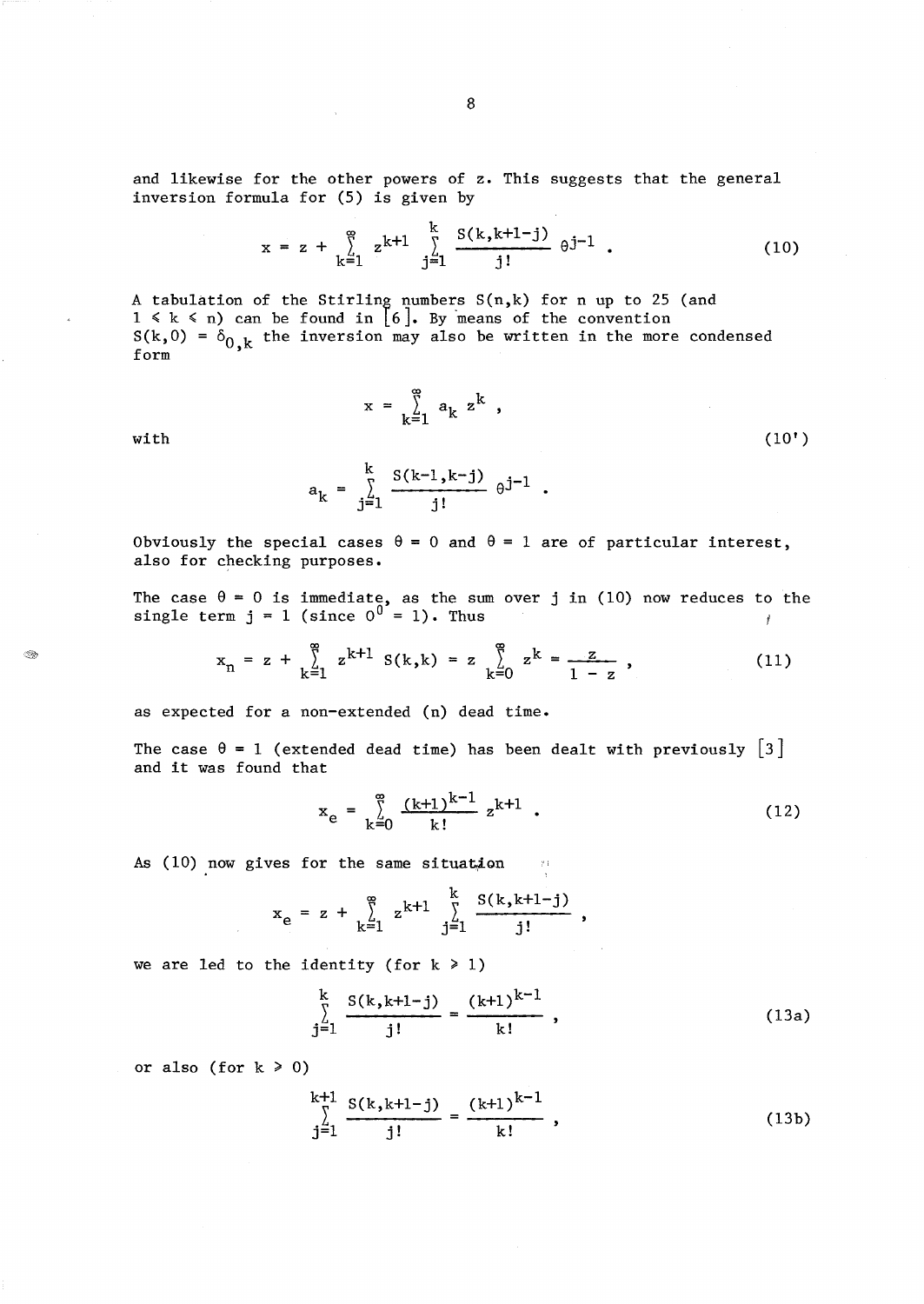remembering that  $S(k,0) = \delta_{0,k}$ . We have not come across such a relation in the literature available to *us.* However, a way has now been found to prove its correctness; this will be presented in Appendix 2.

## 4. An alternative formula

Guided by the analogy with the simple form (11) which is valid for a nonextended dead time, one may be tempted to look for an inversion of the Takacs formula which is of similar structure. This amounts to another inversion of (9), which is of the type

$$
x = z(1 + \sum_{k=1}^{\infty} a_k z^k), \qquad (10")
$$

with  $a_1 = 1$ ,  $a_2 = 1 + \theta/2$ ,  $a_3 = 1 + 3\theta/2 + \theta^2/6$ , etc.

For the inverted series

$$
x = \frac{z}{1 - \sum_{k=1}^{\infty} b_k z^k}
$$
 (14)

the new coefficients  $b_k$  can again be obtained by applying the explicit formulae given in  $[4]$ . After some numerical work we arrive at the expressions

$$
b_1 = 1,
$$
  
\n
$$
b_2 = \frac{\theta}{2},
$$
  
\n
$$
b_3 = \frac{\theta}{2} (1 + \frac{1}{3} \theta),
$$
  
\n
$$
b_4 = \frac{\theta}{2} (1 + \frac{7}{6} \theta + \frac{1}{12} \theta^2),
$$
  
\n
$$
b_5 = \frac{\theta}{2} (1 + \frac{5}{2} \theta + \frac{3}{4} \theta^2 + \frac{1}{60} \theta^3),
$$
  
\n
$$
b_6 = \frac{\theta}{2} (1 + \frac{13}{3} \theta + 3 \theta^2 + \frac{31}{90} \theta^3 + \frac{1}{360} \theta^4).
$$
\n(15)

It is not very difficult to conjecture for the general form of the coefficients  $b_k$ , in which we expect to find again Stirling numbers, the expression

$$
b_k = \frac{1}{k(k-1)} \sum_{j=1}^{k-1} \frac{S(k, k-j)}{(j-1)!} \theta^j,
$$
 (16)

for  $k \ge 2$ , whereas  $b_1 = 1$ .

9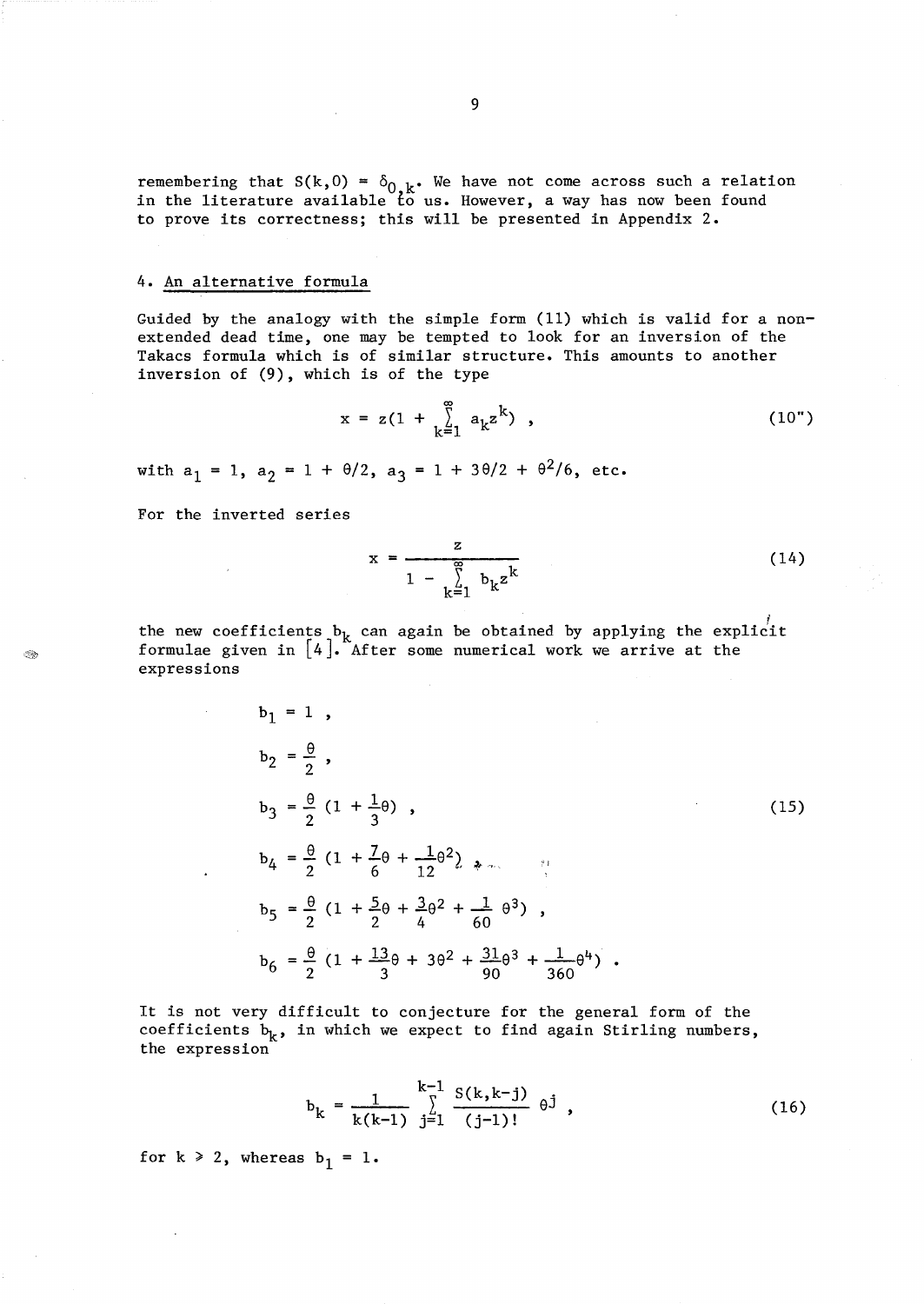Let us again compare this general result with the expressions known to hold for the two traditional types:

For  $\theta = 0$  we see from (16) that  $b_k = 0$ , for  $k \ge 2$ , so that we arrive at (11).

For the case  $\theta = 1$ , already treated in [3], we know that

$$
x_{e} = \frac{z}{1 - \sum_{k=1}^{\infty} \frac{(k-1)^{k-1}}{k!} z^{k}}
$$
 (17)

A comparison with (16) therefore leads to the conjectured identity (for  $k \ge 2$ )

$$
\sum_{j=1}^{k-1} \frac{S(k,k-j)}{(j-1)!} = \frac{(k-1)^k}{(k-1)!},
$$
\n(18a)

or also (for  $k \ge 1$ )

$$
\sum_{j=1}^{k} \frac{S(k,k-j)}{(j-1)!} = \frac{(k-1)^{k}}{(k-1)!}, \qquad (18b)
$$

again since  $S(k,0) = \delta_{0,k}$ . This relation can indeed be shown to be correct (see Appendix  $2^{\prime}$  for a proof).

In summing up our findings, we can thus make the following statements:

If we assume that an original Poisson process (with count rate  $\rho$ ) has been distorted by a "generalized" dead time (characterized by the parameters  $\tau$  and  $\theta$ ), and that the count rate measured at the output is r, then the initial count rate  $\rho$  can be evaluated by two equivalent formulae. With the abbreviations  $x = \rho \tau$  and  $z = r \tau$  we have

$$
x = z + z \sum_{k=1}^{\infty} \alpha_k z^k, \quad \text{with } \alpha_k = \sum_{j=0}^{k-1} \frac{S(k, k-j)}{(j+1)!} \theta^j,
$$

 $\alpha$  also (19)

$$
x = \frac{z}{1 - z - \sum_{k=2}^{\infty} \beta_k z^k}, \text{ with } \beta_k = \sum_{j=1}^{k-1} \frac{S(k, k-j)}{k(k-1) (j-1)!} \theta^j.
$$

න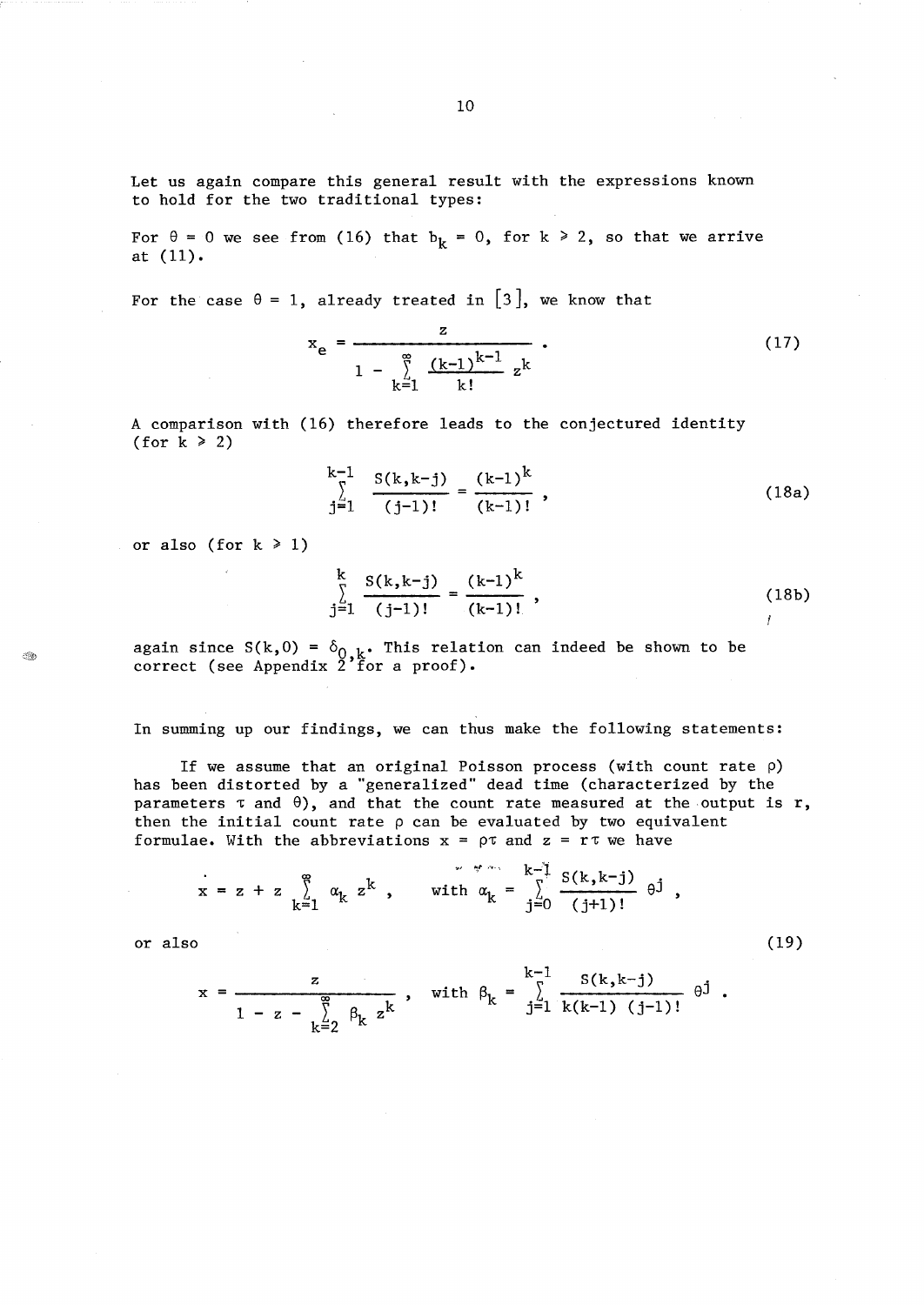The traditional types of dead times are included as special cases, namely

- for  $\theta = 0$ , i.e.  $\tau$  non-extended, with

$$
\alpha_{k} = 1 , \qquad \beta_{k} = 0 ;
$$

- for  $\theta = 1$ , i.e.  $\tau$  extended, with

$$
\alpha_k = \frac{(k+1)^{k-1}}{k!}, \qquad \beta_k = \frac{(k-1)^{k-1}}{k!}.
$$

It should be remembered that for  $\theta > 0$  there are, in fact, two possible solutions x for a given value of z (cf. Fig. 1) and that the above formulae only lead to the lower one. At present we can see no way for obtaining analytically the second solution.

We shall be pleased to hear that someone has succeeded in finding a formal proof of the relations (19).

#### Acknowledgments

୍ର

My sincere thanks go once more to Mme M. Boutillon. Appendix 1 is the result of her mathematical competence and kind help.

The dedication of this report to Albrecht Rytz is meant as an expression of my deep gratitude for eighteen years of friendly collaboration, a time during which he has always shown a keen and encouraging interest in my work.

#### APPENDICES

## **1.** Proof of previous conjectures

The reversion formulae applicable to the case of an extended dead time as given in  $\lceil 3 \rceil$  have essentially been obtained by guessing. Although we have never really doubted their reliability, it is gratifying to note that, in the meantime, the correctness of the two expressions then advanced has been established. They correspond to the formulae given here as (12) and (17).

",I **fJf,"** ,-•. ,

As far as (12) is concerned, this seems to be a result known for a long time by the specialists. So L. Comtet  $\lceil 7 \rceil$ , while discussing the inversion formula of Lagrange (on page 162), treats this case as a mere example and calls it "le plus classique sans doute". Hence, the formula (12) may be taken as well established, and it was only our ignorance which has created a problem.

(20)

*t*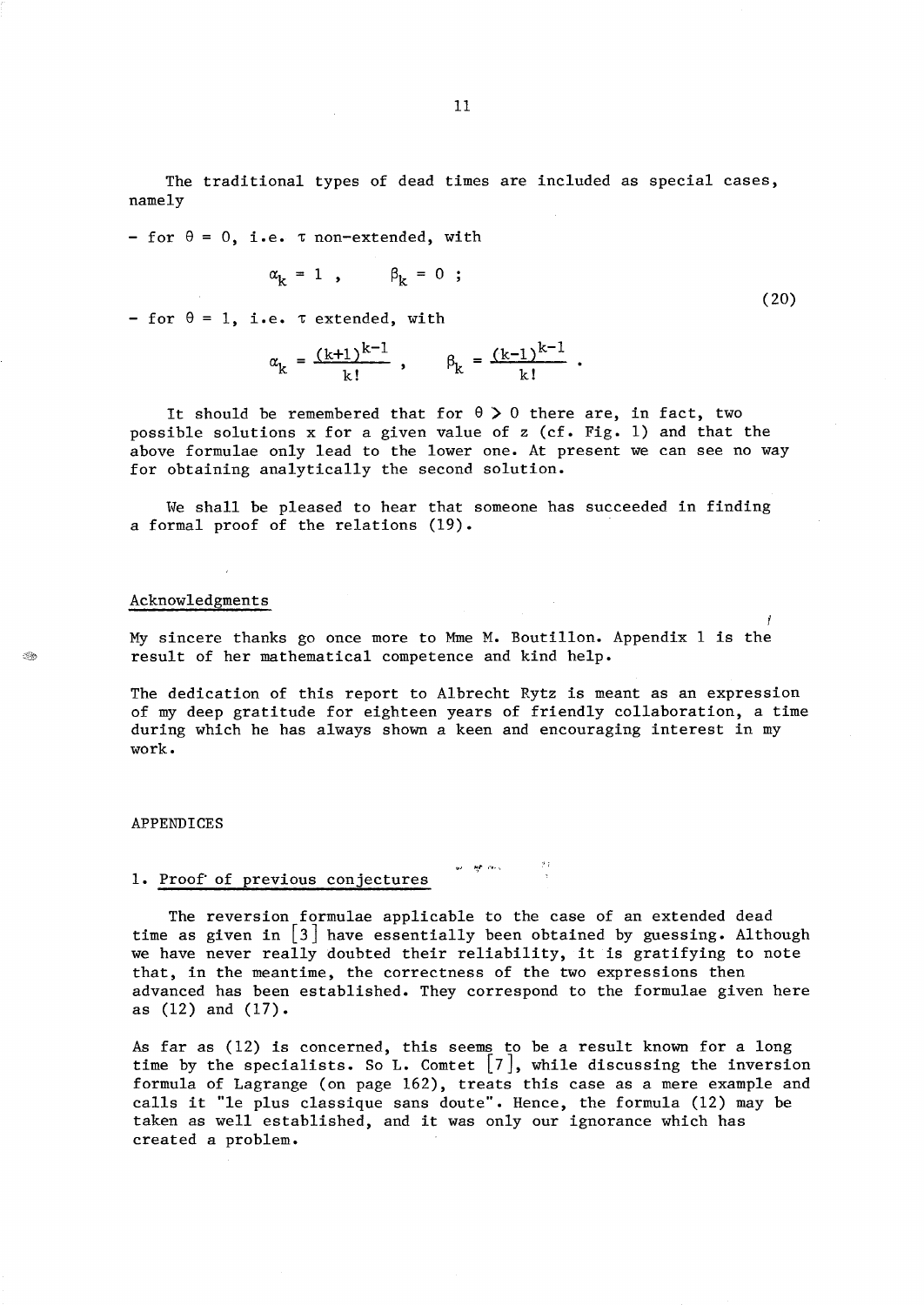However, it still remained to prove (17). This has been recently achieved by M. Boutillon of our laboratory and she has generously handed over to me her notes from which I have extracted what follows.

The basic idea is to check the compatibility of (12) and (17), i.e. of

$$
x_e(12) = z \left[ 1 + \sum_{j=1}^{\infty} \frac{(j+1)^{j-1}}{j!} z^j \right]
$$
 (A1)

and

 $\lambda$ 

4

$$
x_e(17) = \frac{z}{1 - \sum_{j=1}^{\infty} \frac{(j-1)^{j-1}}{j!} z^j}
$$
 (A2)

This would be established if we could show that their ratio is unity. We therefore form

$$
\frac{x_e(12)}{x_e(17)} = \left[1 + \sum_{j=1}^{\infty} \frac{(j+1)^{j-1}}{j!} z^j\right] \left[1 - \sum_{j=1}^{\infty} \frac{(j-1)^{j-1}}{j!} z^j\right]
$$
  
\n
$$
= 1 + \sum_{j=1}^{\infty} \frac{(j+1)^{j-1}}{j!} z^j - \sum_{j=1}^{\infty} \frac{(j-1)^{j-1}}{j!} z^j - (\sum \dots) (\sum \dots)'
$$
  
\n
$$
= 1 + \sum_{k=1}^{\infty} C_k z^k .
$$
 (A3)

We now try to prove that  $C_k = 0$ . For this we first write

$$
C_{k} = \frac{(k+1)^{k-1}}{k!} - \frac{(k-1)^{k-1}}{k!} - \sum_{j=1}^{k-1} \frac{(j-1)^{j-1}}{j!} \frac{(k-j+1)^{k-j-1}}{(k-j)!}
$$
  

$$
\equiv \frac{(k+1)^{k-1}}{k!} - B,
$$
 (A4)

with

$$
B = \frac{1}{k!} \sum_{j=1}^{k} {k \choose j} (j-1)^{j-1} (k-j+1)^{k-j-1} .
$$
 (A5)

 $\sim$   $\sim$ 

For complicated binomial sums one will invariably have recourse to J. Riordan's book [8]. Indeed, we find there, on page 18, Abel sums of the type (his eq. 14)

$$
A_n(x,y; p,q) = \sum_{k=0}^n {n \choose k} (x+k)^{k+p} (y+n-k)^{n-k+q}.
$$

 $\mathcal{L}_{\mathcal{A}}$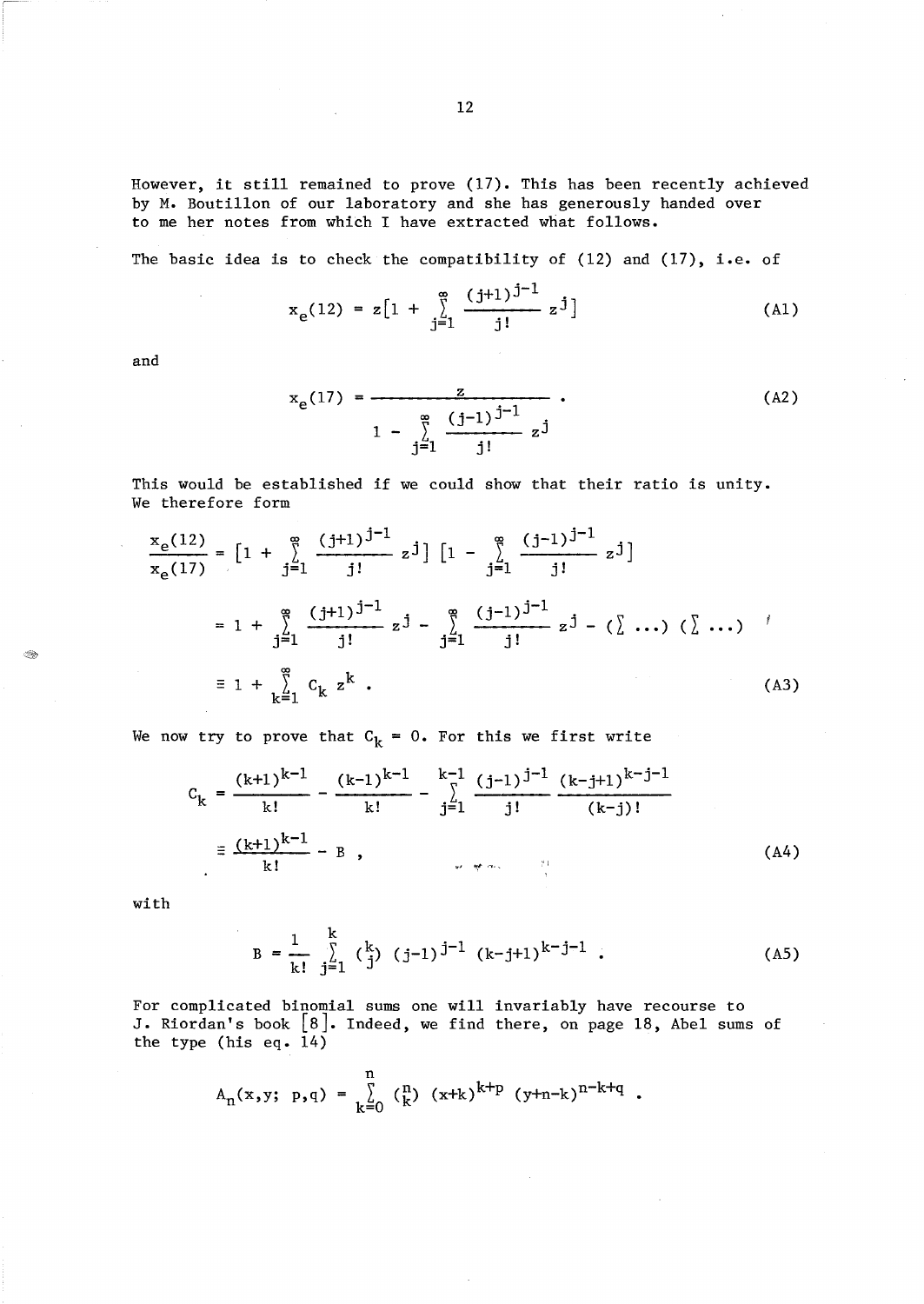In our case we thus have

$$
\sum_{j=0}^{k} \binom{k}{j} (j-1)^{j-1} (k-j+1)^{k-j-1} = A_{k}(-1,1; -1, -1) . \qquad (A6)
$$

As Riordan's eq. (20) says that

$$
A_n(x,y; -1, -1) = (\frac{1}{x} + \frac{1}{y}) (x + y + n)^{n-1},
$$

we find for our application that

$$
A_k(-1,1; -1, -1) = (-1 + 1) k^{k-1} = 0.
$$
 (A7)

This now allows us to write for (A4)

$$
C_{k} = \frac{(k+1)^{k-1}}{k!} - \frac{1}{k!} \left[ A_{k}(\ldots) - {k \choose 0} (-1)^{-1} (k+1)^{k-1} \right]
$$
  
=  $\frac{(k+1)^{k-1}}{k!} - \frac{1}{k!} \left[ 0 + (k+1)^{k-1} \right] = 0$ , (A8)

which establishes the equivalence of  $(A1)$  and  $(A2)$ . Since  $(12)$  is known to be true, the above reasoning proves that  $(17)$  is also a valid formula.

## 2. The transition to an extended dead time

ිම

When we tried to pass from the suggested general formula (10) to the special case  $\theta = 1$ , agreement with the result already known to hold for an extended dead time could only be established by accepting the identity  $(13)$ , i.e.

$$
\sum_{j=1}^{k+1} \frac{S(k, k+1-j)}{j!} = \frac{(k+1)^{k-1}}{k!}, \text{ for } k \ge 0.
$$

In order to prove this relation, we first write it in the equivalent form\n
$$
\sum_{j=0}^{k} \frac{S(k,j)}{(k+1-j)!} = \frac{1}{(k+1)!} \sum_{j=0}^{k} j! S(k,j) \binom{k+1}{j},
$$
\n(A9)

where we have used the identity

$$
\frac{1}{(k+1-j)!} = \frac{j!}{(k+1)!} \; {\binom{k+1}{j}} \; . \tag{A10}
$$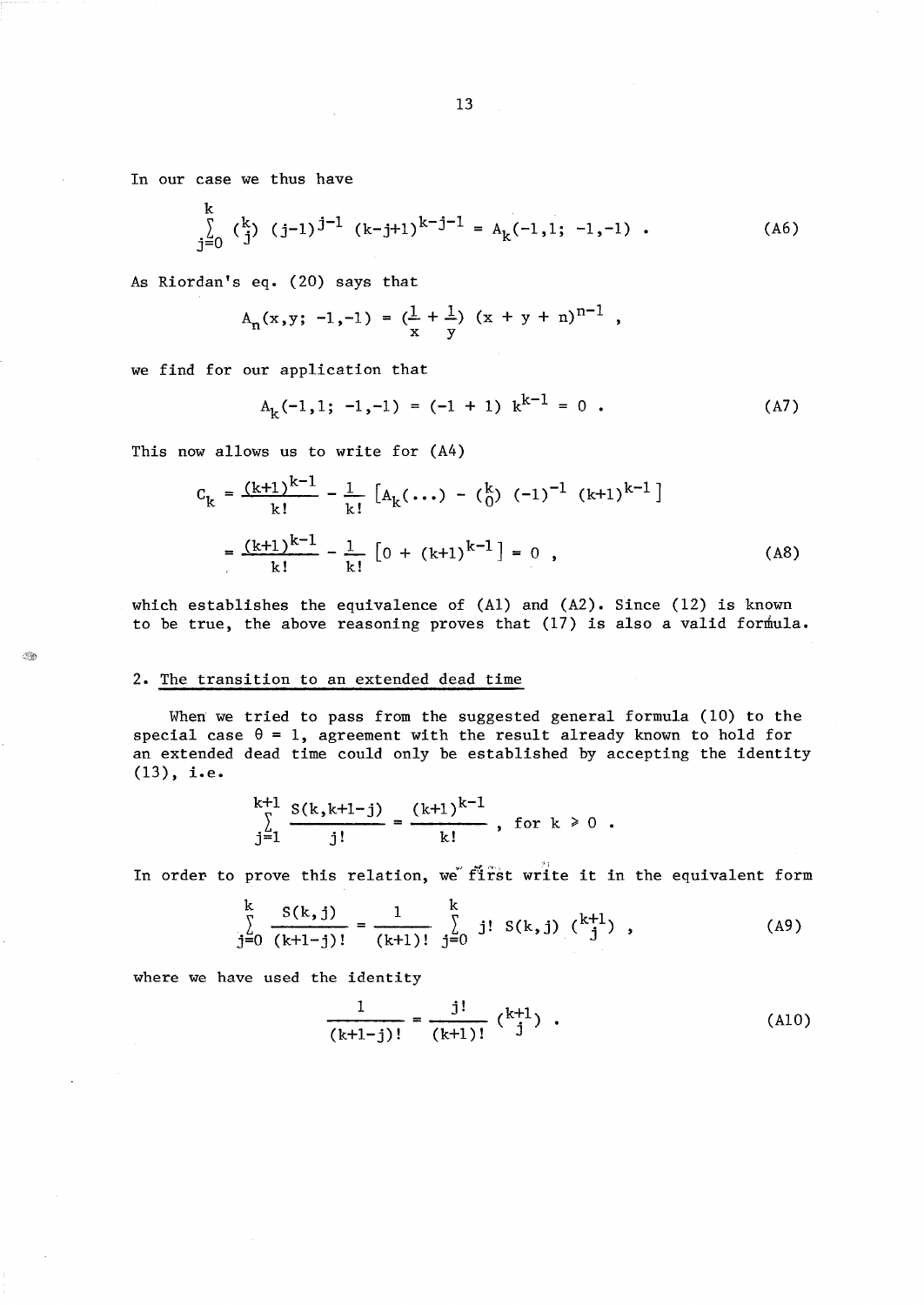With the reccurrence relation for binomial coefficients

$$
\begin{pmatrix} k+1 \\ j \end{pmatrix} = \begin{pmatrix} k+2 \\ j+1 \end{pmatrix} - \begin{pmatrix} k+1 \\ j+1 \end{pmatrix} , \qquad (A11)
$$

we have also for (A9)

$$
\frac{1}{(k+1)!} \begin{bmatrix} k \\ \sum_{j=0}^{k} j! \ S(k,j) \ {k+2 \choose j+1} - \sum_{j=0}^{k} j! \ S(k,j) \ {k+1 \choose j+1} \end{bmatrix}.
$$
 (A12)

By means of the formula (taken from  $[6]$ , p. 825)

$$
\sum_{j=0}^{k} j! S(k,j) \left( \begin{matrix} n \\ j+1 \end{matrix} \right) = \sum_{j=0}^{n-1} j^{k} , \qquad (A13)
$$

we finally obtain

$$
\sum_{j=0}^{k} \frac{S(k,j)}{(k+1-j)!} = \frac{1}{(k+1)!} \left[ \sum_{j=0}^{k+1} j^{k} - \sum_{j=0}^{k} j^{k} \right] = \frac{(k+1)^{k-1}}{k!},
$$

which proves (13).

A similar problem occurred when we attempted to apply (16) to the limiting case  $\theta = 1$ . This time we were led to conjecture the identity (18), i.e.

$$
\sum_{j=1}^{k} \frac{S(k, k-j)}{(j-1)!} = \frac{(k-1)^k}{(k-1)!}, \quad \text{for } k \ge 1,
$$

or the equivalent form

$$
\sum_{j=0}^{k-1} \frac{S(k,j)}{(k-1-j)!} = \frac{(k-1)^k}{(k-1)!} \tag{A14}
$$

Using relations similar to  $(A10)$  and  $(A11)$ , namely

$$
\frac{1}{(k-1-j)!} = \frac{j!}{(k-1)!} {k-1 \choose j}
$$
\n(A15)

and

Ŵ

$$
\binom{k-1}{j} = \binom{k}{j+1} - \binom{k-1}{j+1} ,
$$

we find for (A14)

$$
\sum_{j=0}^{k-1} \frac{S(k,j)}{(k-1-j)!} = \frac{1}{(k-1)!} \sum_{j=0}^{k-1} j! S(k,j) \binom{k-1}{j}
$$

$$
= \frac{1}{(k-1)!} \left[ \sum_{j=0}^{k} j! S(k,j) \binom{k}{j+1} - \sum_{j=0}^{k} j! S(k,j) \binom{k-1}{j+1} \right].
$$